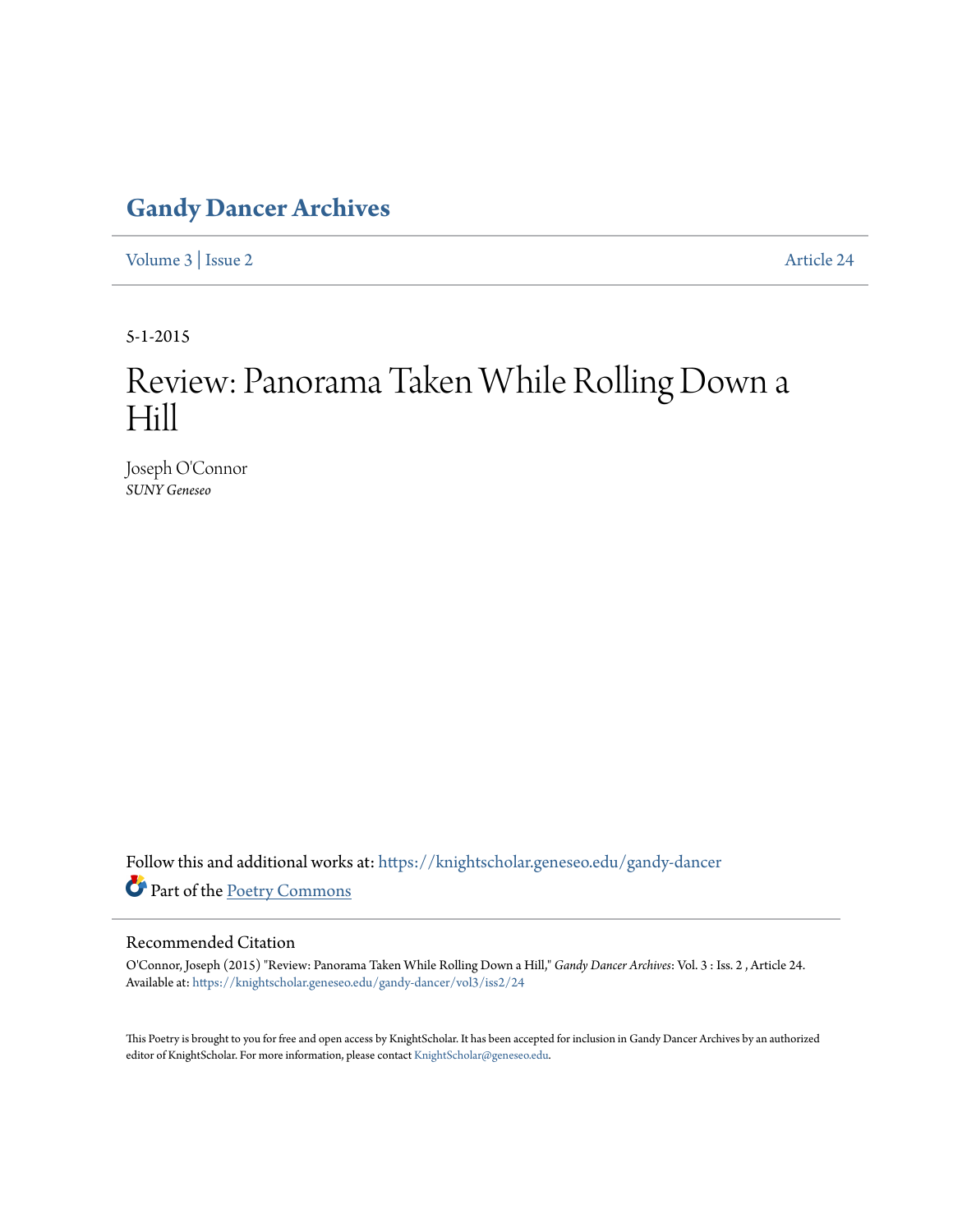## Review: Panorama Taken While Rolling Down a Hill

I was looking at him & he was rapt in the sun

leap-frogging over the California valley. A heartless game of kingof-the-hill: I bury desire with sneaker trampling; fertilize the green-gold patches.

Hook him from the armpits. Make him beg for his uncle.

Headlock & drop to my knees like two blades of a crashing anchor:—

Throw ourselves overboard or to the wind or whichever he prefers.

We fall head-over-groin-overbaseball-cap.